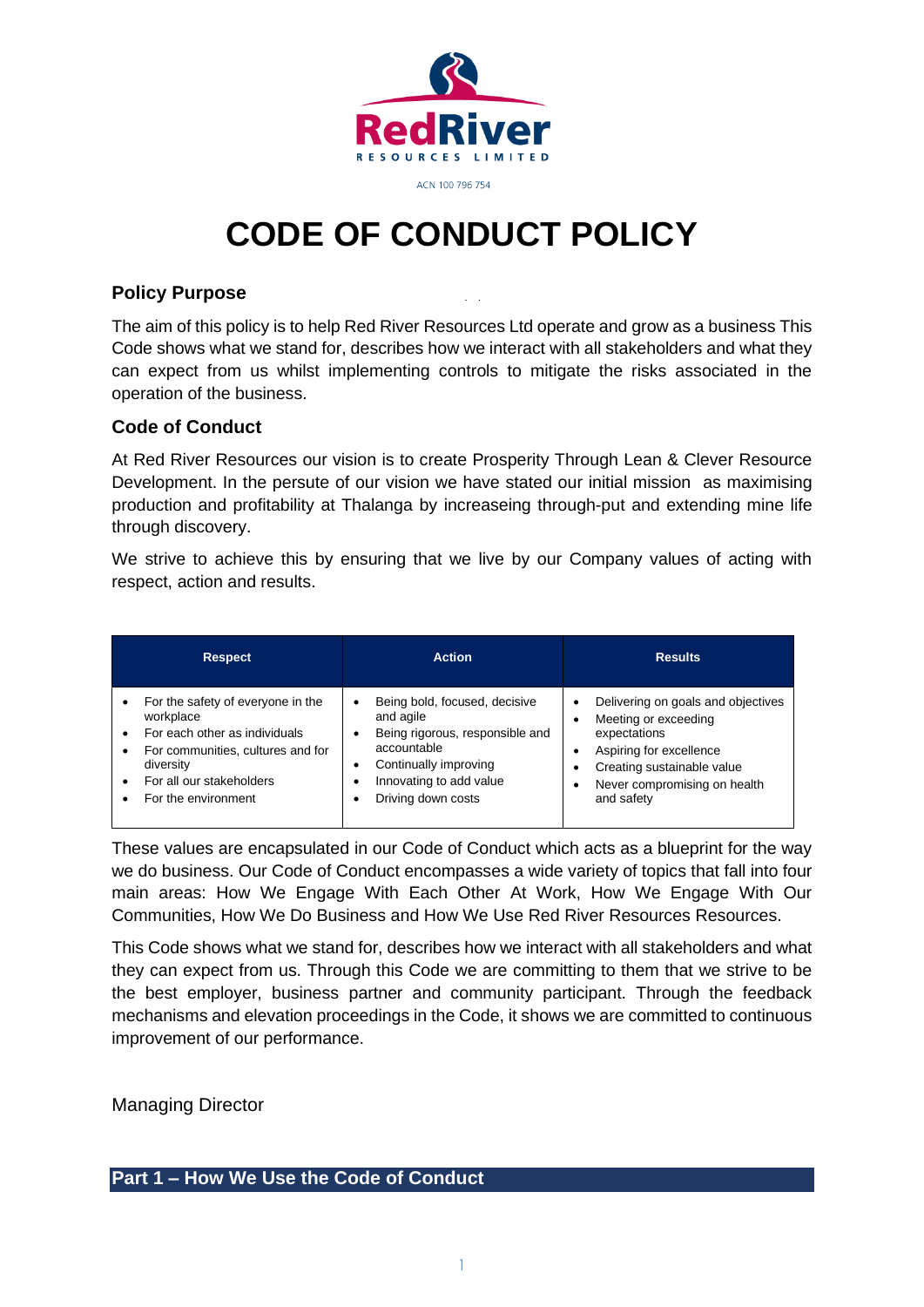

# **1.1 Why we have the Code of Conduct**

Red River Resources's Code of Conduct is designed to clearly state the way we conduct ourselves in business with our internal and external stakeholders.

This Code of Conduct acts as guidance for all employees. It encapsulates our policies and values and is a map to assist us achieving our Mission and Vision. The Code is supported by more detailed policies, standards, procedures and guidelines which are referred to in the Code.

Employees' questions regarding the Code of Conduct should be directed to their managers in the first instance.

# **1.2 Who the Code of Conduct applies to**

This Code of Conduct is for everyone who works for Red River Resources. It therefore applies to all directors, officers, employees, contractors, consultants and third parties who work for, or with, the Company.

Where Red River Resources has relationships with suppliers and joint ventures we encourage them to observe the practices, guidelines and protocols of the Code of Conduct.

# **1.3 Observance of the Code of Conduct**

Red River Resources endeavours to make the Code of Conduct accessible to all employees, contractors consultants and stakeholders. It is therefore available in printed and electronic formats.

Red River Resources's management will strive to ensure that the Code of Conduct is observed in both word and spirit by all who represent the Company.

# **1.4 Protection of Red River Resources's Interests**

Red River Resources's employees must conduct themselves with honesty and integrity beyond the test of legal legitimacy. They must avoid actions that compromise Red River Resources's legitimate interests or objectives.

# **1.5 Breaches of Conduct**

It is every employee's responsibility to report to their manager any breach of the Code of Conduct or any matter of serious concern. Employees who report incidents of misconduct will be granted the full protection of the Board of Red River Resources.

It is mandatory that any breach of the Code involving collusion, dishonesty or misuse of Company funds, assets or information (including the suppression of information) be reported immediately. If an employee feels unable to discuss a breach with their immediate manager, or is unhappy with their manager's response then it can be raised with the Company Secretary. Any employee who reports a breach will be advised of the outcome of that matter. All other matters or enquiries relating to the Code, its meaning and operation, should be directed initially to your manager.

# **Part 2 - How We Engage With Each Other At Work**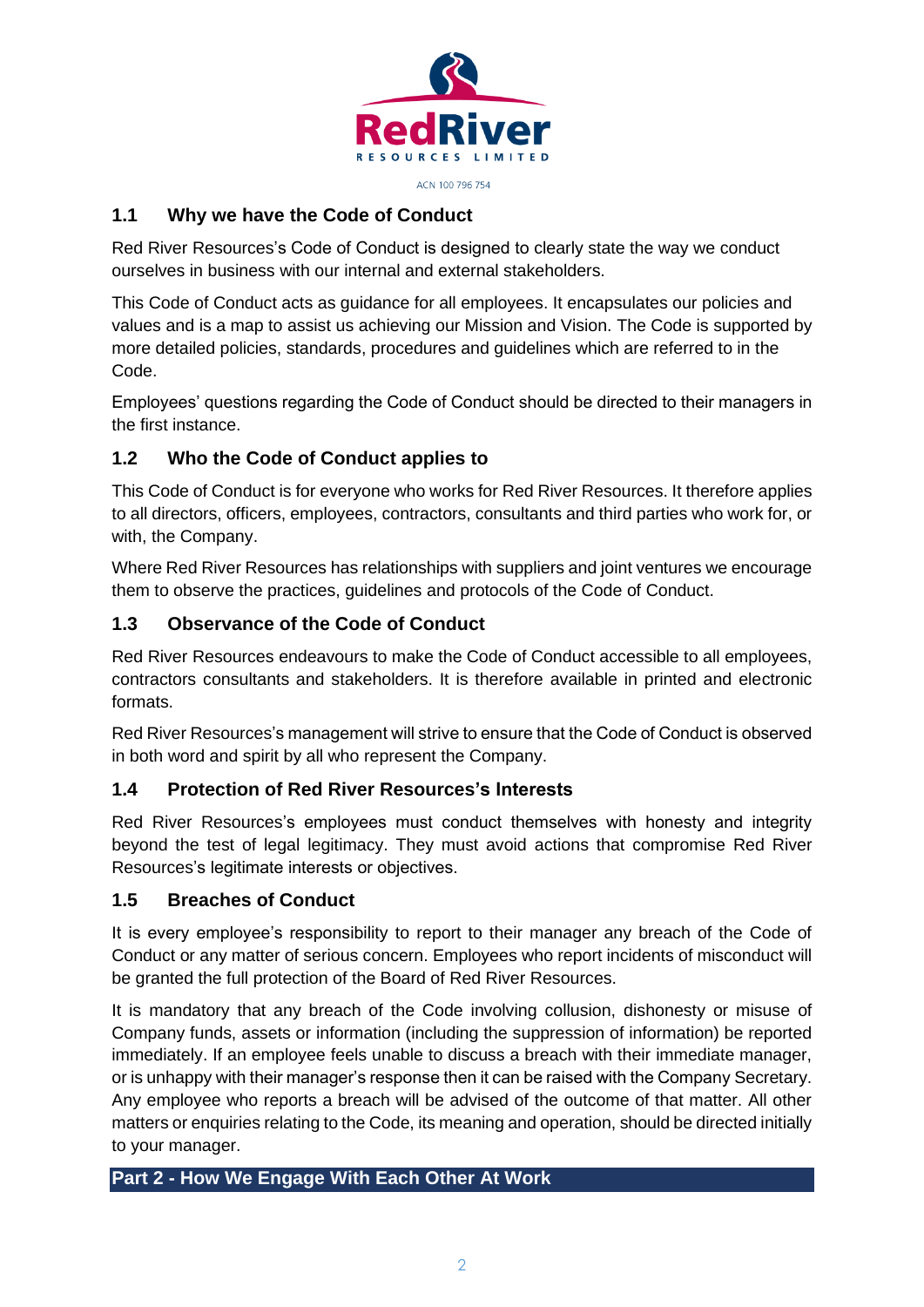

# **2.1 Safety**

The safety of our employees, contractors and visitors is paramount. Our target is to achieve zero injuries in the workplace by continuing to develop a culture of safe behaviour inside and outside of the workplace. Our goal is for all employees, contractors and visitors to return home in the same safe condition as they arrived at work.

We operate in accordance with our safety management system and provide effective training and the right equipment to enable people to work safely. We comply with all relevant legislation.

# **2.2 Health**

The health and wellbeing of our employees is of paramount importance. We are committed to ensuring that there are no occupational health issues in the workplace. We have implemented a variety of health management systems and promote a healthy work-life balance. We comply with all relevant legislation.

# **2.3 Drug and Alcohol Use**

We do not condone the use of substances that may impair the ability to function effectively in our work environment or which could put at risk the health and safety of ourselves or those around us.

# **2.4 Employee Relations**

Our relationship with employees is built on mutual trust, and respect for the dignity and worth of each individual and we strive to maintain a direct, honest and open relationship with all our employees.

Red River Resources supports a culture where all employees are confident to raise any concerns regarding any matter related to their employment directly with their immediate manager.

Red River Resources recognises that employees have the right to belong, or not to belong, to an employee organisation. We comply with all applicable laws aimed at protecting freedom of association at the workplace.

# **2.5 Professional Behaviour**

We strive to have a workplace where employees treat each other with dignity, respect and consideration at all times. We do not condone unprofessional behaviour. We do not tolerate behaviour that can be perceived as bullying or a form of intimidation nor do we tolerate sexual or workplace harassment.

# **2.6 Diversity**

We encourage the development of an inclusive and diverse workforce. We benefit from bringing together talented people of different gender, age, ethnicity and cultural backgrounds who possess a diverse range of experiences and perspectives. This helps create an environment that supports Red River Resources achieve its potential in a global market.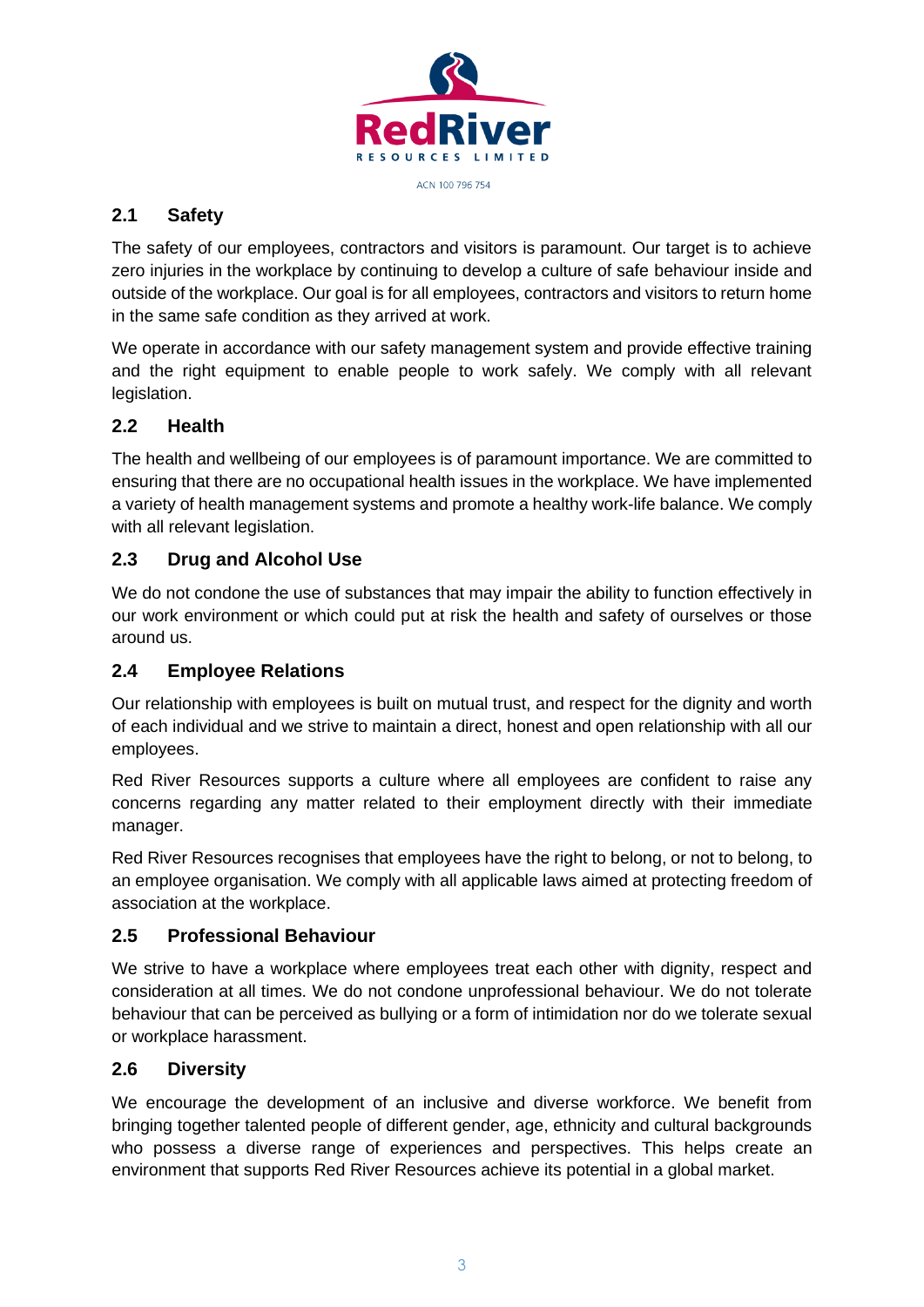

# **Part 3 - How We Engage With Our Communities**

#### **3.1 Communities and Indigenous Peoples**

Our goal is to be supportive of the communities where we explore and operate. We respect the cultural values, traditions and beliefs of those communities. Our aim is to have an open and honest long-term partnership with those communities in which we operate that will be mutually beneficial during Red River Resources's presence and beyond.

We will adhere to the laws and regulations of the areas in which we operate and apply sound internationally recognised principles and practices in all related fields of work with those communities.

#### **3.2 Land Access and Compensation**

A key element in our ability to operate in all jurisdictions is access to land. We observe appropriate local and national protocols and policies for land access and land use while working with local communities to ensure their engagement in the process.

#### **3.3 Environment**

We are committed to achieving excellence in the standard of environmental performance in all our business activities and we continuously strive to improve our overall environmental performance. This includes identifying opportunities for the efficient use of energy and water, minimising waste, contributing to the conservation of biodiversity and applying sound practice to land use planning and rehabilitation.

We will work with government, traditional owners and local residents to identify and address relevant environmental issues associated with our activities. As a minimum standard, we will comply with all relevant environmental laws and regulations in the country where the operation is located.

We will maintain transparency of our environmental performance in the preparation of our Annual Report.

#### **3.4 Government**

Maintaining a sound professional relationship with all levels of government is an essential part of our ability to do business. We are committed to working with all levels of government and their agencies and employees in an honest, transparent and ethical manner. This does not mean that we necessarily agree with the policies or condone all aspects of conduct of government of the regions in which we operate.

Where our employees are engaged in dialogue with government, those individuals must comply with all relevant laws and regulations relating to such relationships.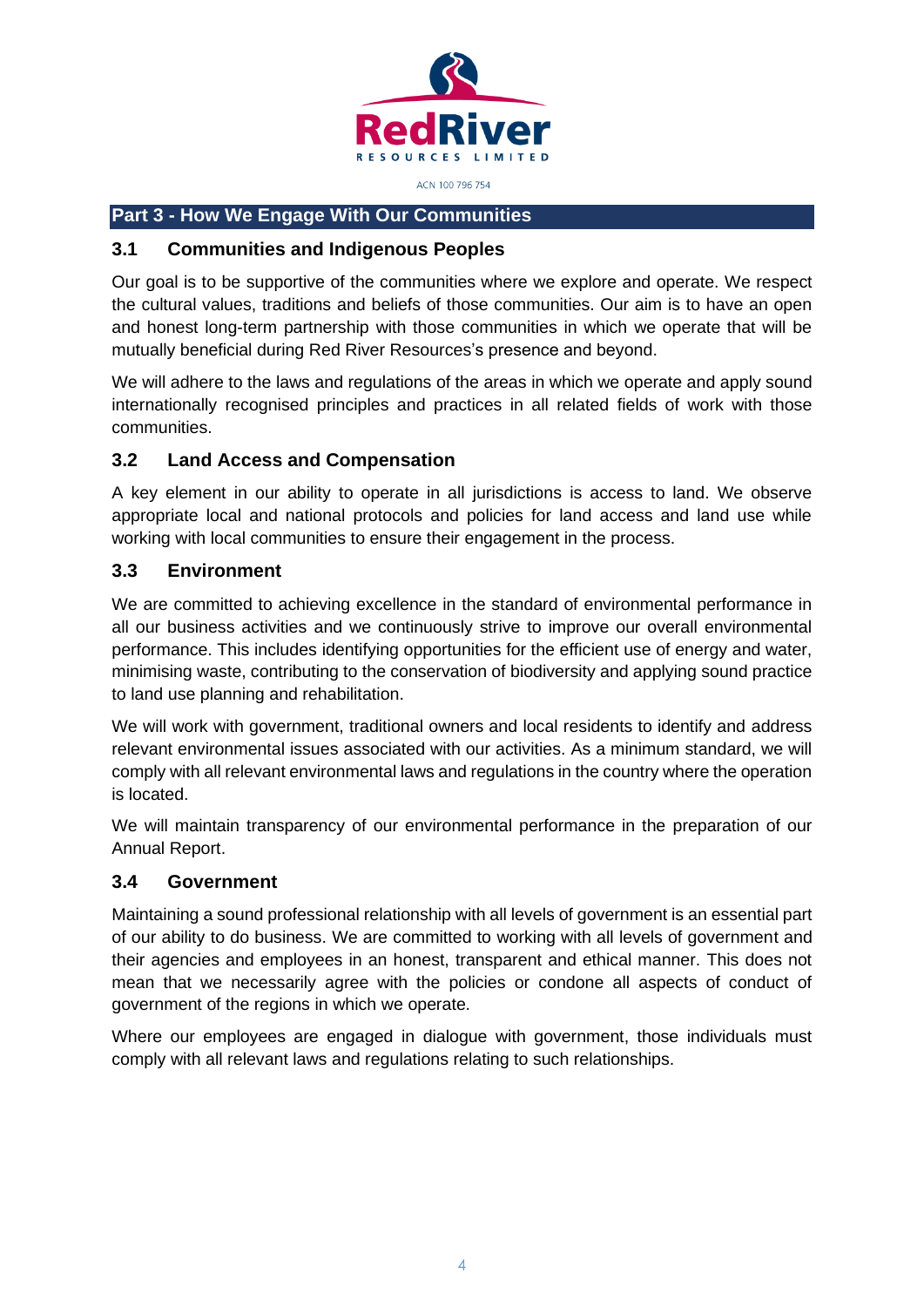

# **3.5 Political Contributions and Activities**

We do not make cash or in-kind contributions to political parties or contribute to political fundraising activities. This applies equally in all jurisdictions in which Red River Resources operates or is contemplating a future presence.

We do recognise our employees' rights to participate as individuals in the political process and in their own right.

# **3.6 Donations and Sponsorships**

Red River Resources is committed to maintaining itself as a good corporate and community citizen. This may include providing budgeted donations and sponsorships.

Donations may be provided to provide support for the activities of selected not-for-profit organisations that work in the areas of improving health, wellbeing, training and education outcomes within the communities in which we operate.

Sponsorships must be align with our values and to mutually benefit both parties. Any sponsorship will be based based on a clear mutual understanding of the purpose and ultimate objectives of both parties. We will ensure that the involvement is transparent by implementing appropriate administrative frameworks and annual budgets.

# **Part 4 - How We Do Business**

*Employees' questions regarding any of the following aspects of how we do business should, in the first instance, be directed to their manager. The Company Secretary is available to assist managers in the interpretation and application of the Code.*

# **4.1 Conflict of Interest**

As Red River Resources employees, we owe our first loyalty to Red River Resources. Employees wishing to serve as directors or trustees of another organisation must advise and seek approval from their immediate manager. Employees who are members of professional organisations must be conscious of their obligations to their employer Red River Resources as well as their obligations as members of those professional organisations.

# **4.2 Bribery and Corruption**

Activities involving bribery, corruption, payment of secret commissions and exercise of improper influence are strictly prohibited at Red River Resources. This policy applies in all the jurisdictions in which we operate and applies to both public officials and private organizations and individuals.

Bribery is defined as giving or offering a benefit (either cash or in-kind) to a private individual or organisation or to a public official or representative where it is not legitimately due and the intention is to influence the relevant person or organisation.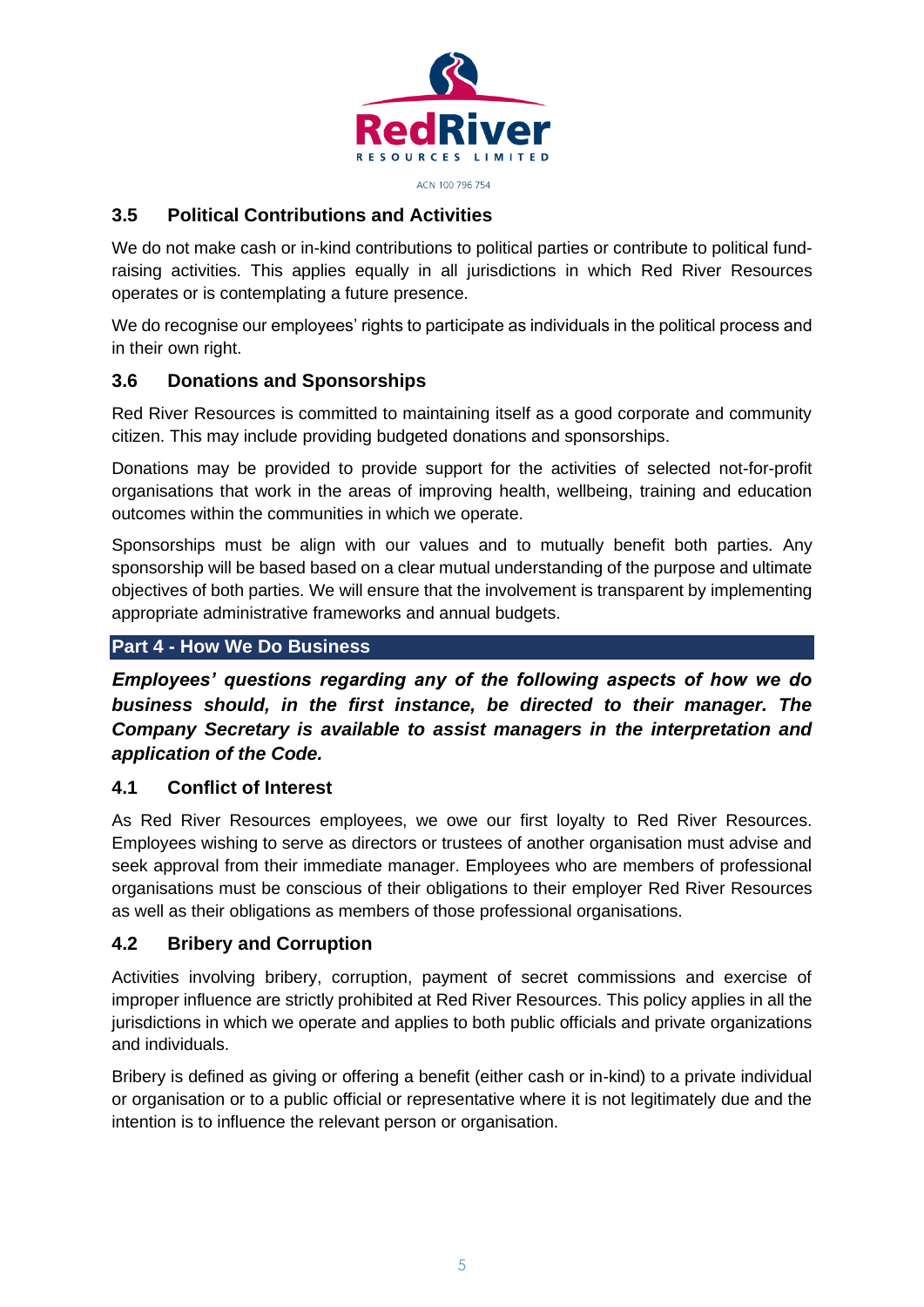

Secret commissions are defined as a payment by Red River Resources of undisclosed commissions to third party agents to influence them in their dealings with the parties they represent or for which they act.

Regulated activities include facilitation payments and gifts and entertainment.

Facilitation payments are legitimate legally sanctioned payments made to government officials to expedite or to secure performance for routine government acts. These payments must be legally sanctioned and form a part of the relevant regulatory regime for example a "fast-track" visa. Appropriate records must be kept, the official published fee structure must be paid and official receipts must be provided and retained.

Modest and reasonable expenditure for gifts and entertainment for public officials is permitted. This expenditure should not be such that it can be construed as attempting to gain improper or undue influence. At all times such expenditure must comply with relevant government codes and must not be unlawful in the country in which it is made and must be reported to an employee's immediate manager.

In the event an employee becomes aware of an actual or suspected situation which may lead to bribery or corruption it should be promptly reported to that employee's manager and to the Company Secretary.

# **4.3 Gifts and Hospitality**

Employees must not seek, offer or accept any payments, gifts, benefits or entertainment beyond that which is considered as normal and legitimate business practice. Any payment, gift, benefit or entertainment which could be perceived as a reward or encouragement for preferential treatment will be considered improper.

# **4.4 Insider Trading of Shares or Other Securities**

Insider trading is illegal, can lead to criminal prosecution and can also lead to civil penalties and compensation orders. Where employees have confidential information about Red River Resources or other companies related to Red River Resources they must keep such information confidential and must not use this information for an individual's financial or other personal benefit before it is made public.

Employees should make themselves aware of the Company's Securities Dealing Policy including periods when trading or otherwise dealing in Red River Resources's shares by themselves or any connected third parties is not permitted. Any questions should be directed in the first instance to the Company Secretary.

# **4.5 Dealing with Third Parties/Suppliers**

We are committed to achieving excellence in all our business activities which includes our dealings with third parties and suppliers. Third parties often play a role in representing the Company and can impact on our corporate reputation. Care must therefore be taken in determining the appropriate individuals or organisations when engaging third parties to work with and for the Company. Third parties must also be made aware of and required to comply with Red River Resources's Code of Conduct when engaged on Red River Resources work.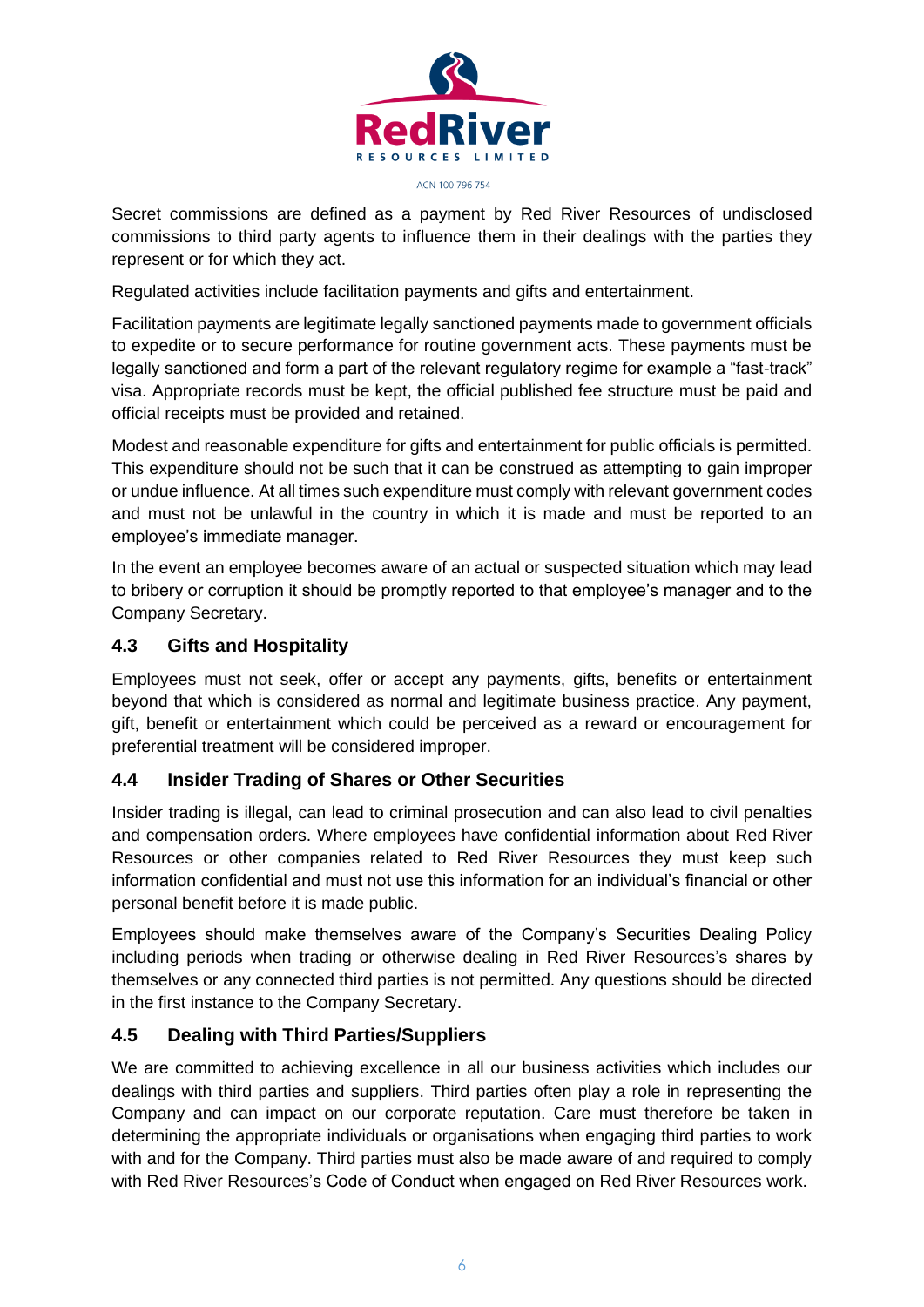

Employees and the suppliers must maintain the highest level of ethical behaviour and standards in all supply chain activities. In dealing with suppliers, we will establish business dealings and agreements that are open, fair and satisfactory to both Red River Resources and the supplier. Confidentiality will be maintained over pricing and any other proprietary information relevant to the Company and its suppliers.

# **Part 5 – How We Use Red River Resources Resources**

# **5.1 Accuracy in Company Records and Reports**

The accuracy, use and handling of information are critical to Red River Resources's integrity and reputation. Employees must ensure that information is recorded by them honestly and accurately and that all Company records are accurate and do not give a false view of the state of our business. All information must comply with Red River Resources's own internal process as well as all relevant financial, legal and regulatory requirements. This information must be made known to relevant managers so the Company can meet its obligation to keep the market fully informed about its activities.

# **5.2 Electronic Information**

Internet and email access is provided for business purposes to all employees, acknowledging that a limited amount of personal use is permitted. Strict guidelines are in place as to what is designated as inappropriate use of these resources including access or downloading pornographic material, access or downloading defamatory, obscene or offensive material, online gambling and violating or attempting to violate any law.

# **5.3 Property**

All Red River Resources financial assets and physical property should only be used for the benefit of the Company. Employees of Red River Resources have a responsibility to protect these resources at all times and not use those resources for personal gain or alter, destroy or dispose of those resources without prior approval and authorisation or remove or use those resources without prior approval and authorisation.

# **5.4 External Communications**

Red River Resources must comply with all rules and regulations regarding the continuous disclosure of relevant information in the marketplace in a timely, accurate, consistent and complete manner.

All information that is sent out externally to the media, investor relations stakeholders, shareholders and regulatory bodies must be approved by the appropriate senior manager. Public statements must only be made by those within the Company who are authorised spokespersons. If an individual is approached by the media they must direct the enquiry to their Manager. Employees must not present personal views as those of Red River Resources in any media, including social media.